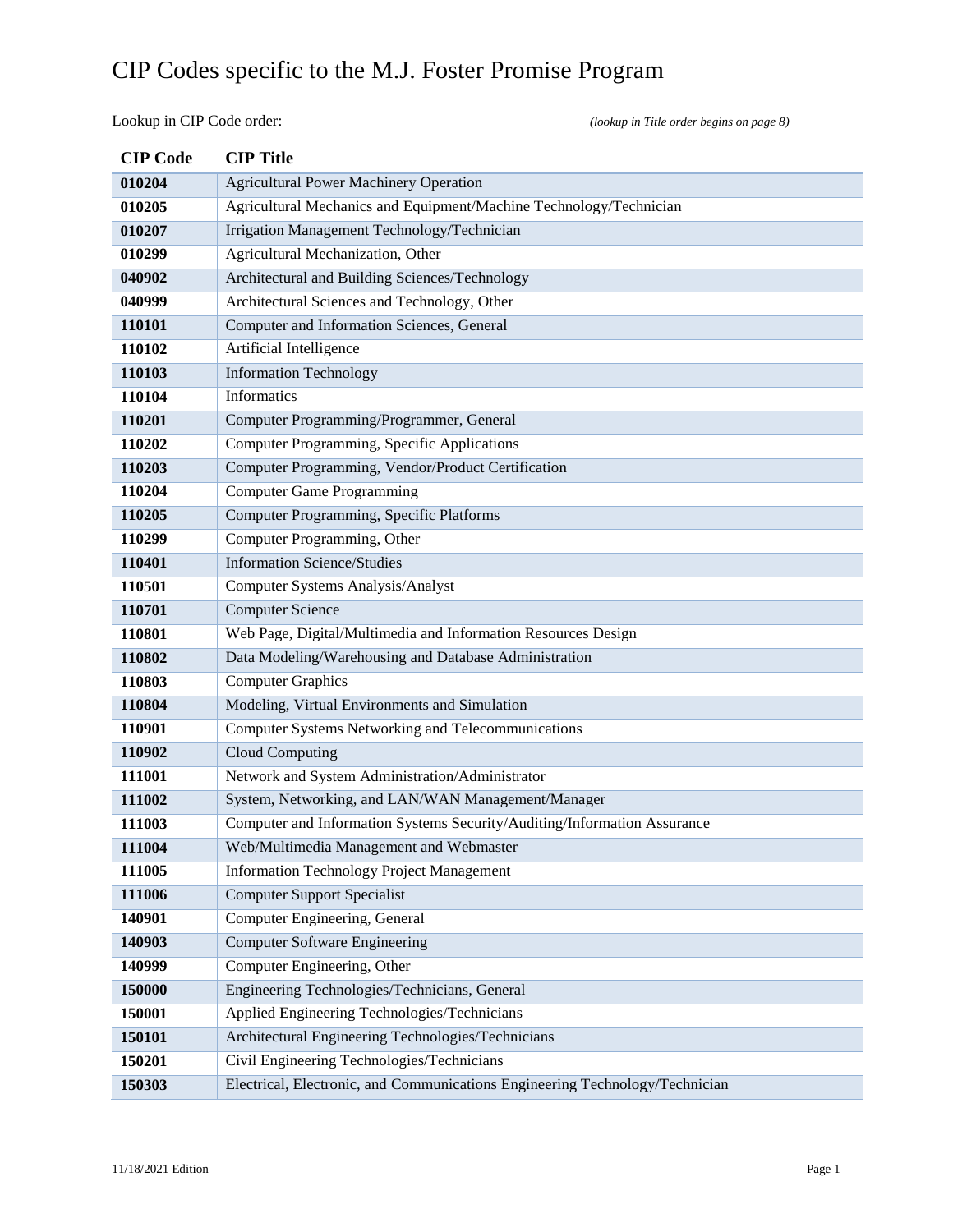| 150304 | Laser and Optical Technology/Technician                                                    |
|--------|--------------------------------------------------------------------------------------------|
| 150305 | Telecommunications Technology/Technician                                                   |
| 150306 | Integrated Circuit Design Technology/Technician                                            |
| 150307 | Audio Engineering Technology/Technician                                                    |
| 150399 | Electrical/Electronic Engineering Technologies/Technicians, Other                          |
| 150401 | Biomedical Technology/Technician                                                           |
| 150403 | Electromechanical/Electromechanical Engineering Technology/Technician                      |
| 150404 | Instrumentation Technology/Technician                                                      |
| 150405 | Robotics Technology/Technician                                                             |
| 150406 | Automation Engineer Technology/Technician                                                  |
| 150407 | Mechatronics, Robotics, and Automation Engineering Technology/Technician                   |
| 150499 | Electromechanical Technologies/Technicians, Other                                          |
| 150501 | Heating, Ventilation, Air Conditioning and Refrigeration Engineering Technology/Technician |
| 150508 | Hazardous Materials Management and Waste Technology/Technician                             |
| 150599 | Environmental Control Technologies/Technicians, Other                                      |
| 150607 | Plastics and Polymer Engineering Technology/Technician                                     |
| 150611 | Metallurgical Technology/Technician                                                        |
| 150612 | Industrial Technology/Technician                                                           |
| 150613 | Manufacturing Engineering Technology/Technician                                            |
| 150614 | Welding Engineering Technology/Technician                                                  |
| 150615 | Chemical Engineering Technology/Technician                                                 |
| 150616 | Semiconductor Manufacturing Technology/Technician                                          |
| 150617 | Composite Materials Technology/Technician                                                  |
| 150699 | Industrial Production Technologies/Technicians, Other                                      |
| 150702 | Quality Control Technology/Technician                                                      |
| 150703 | Industrial Safety Technology/Technician                                                    |
| 150705 | Process Safety Technology/Technician                                                       |
| 150803 | Automotive Engineering Technology/Technician                                               |
| 150805 | Mechanical/Mechanical Engineering Technology/Technician                                    |
| 150806 | Marine Engineering Technology/Technician                                                   |
| 150807 | Motorsports Engineering Technology/Technician                                              |
| 150899 | Mechanical Engineering Related Technologies/Technicians, Other                             |
| 150901 | Mining Technology/Technician                                                               |
| 151001 | Construction Engineering Technology/Technician                                             |
| 151102 | Surveying Technology/Surveying                                                             |
| 151103 | Hydraulics and Fluid Power Technology/Technician                                           |
| 151201 | Computer Engineering Technology/Technician                                                 |
| 151202 | Computer/Computer Systems Technology/Technician                                            |
| 151203 | Computer Hardware Technology/Technician                                                    |
| 151204 | Computer Software Technology/Technician                                                    |
| 151299 | Computer Engineering Technologies/Technicians, Other                                       |
| 151301 | Drafting and Design Technology/Technician, General                                         |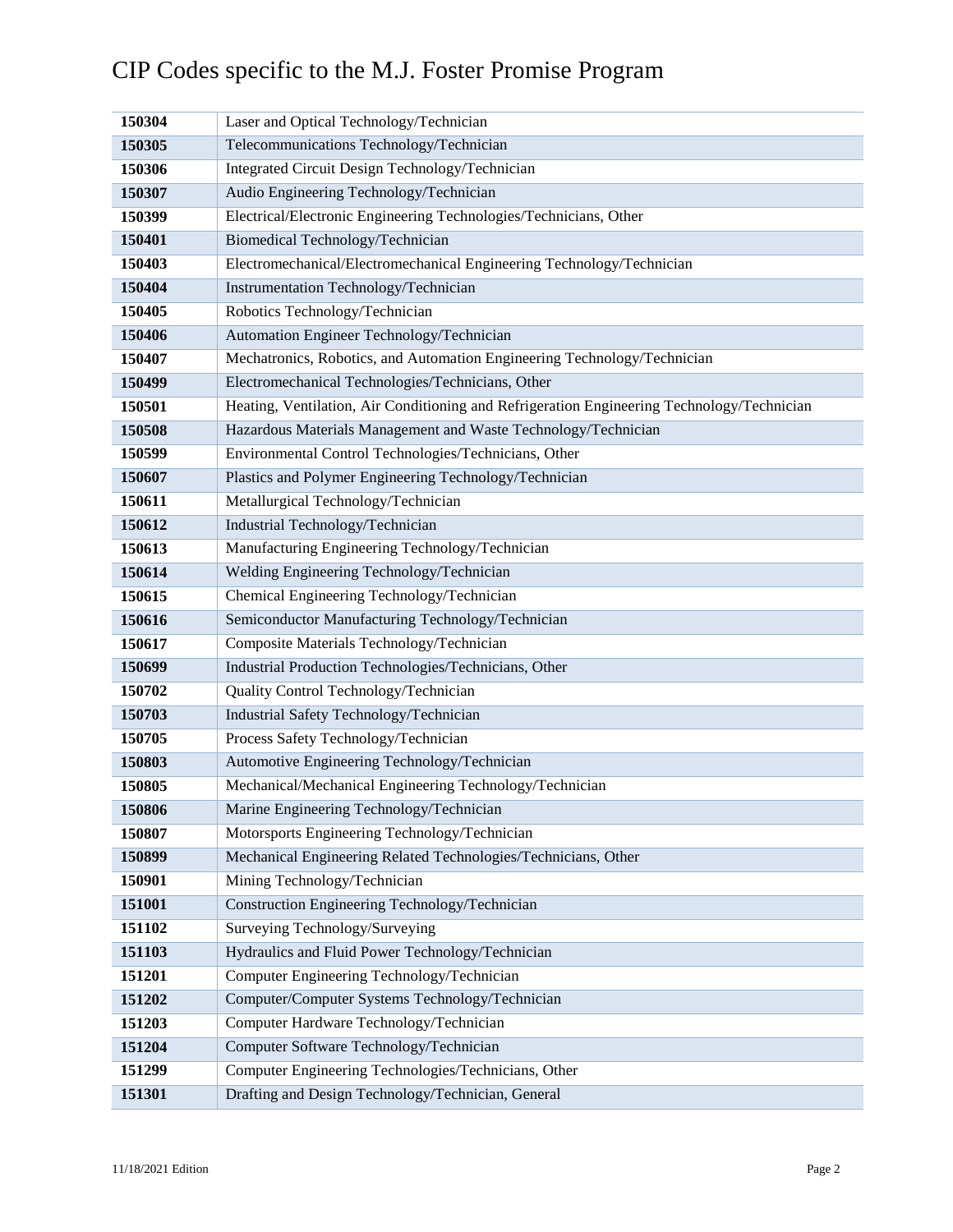| 151302 | CAD/CADD Drafting and/or Design Technology/Technician             |
|--------|-------------------------------------------------------------------|
| 151303 | Architectural Drafting and Architectural CAD/CADD                 |
| 151304 | Civil Drafting and Civil Engineering CAD/CADD                     |
| 151306 | Mechanical Drafting and Mechanical Drafting CAD/CADD              |
| 151307 | 3-D Modeling and Design Technology/Technician                     |
| 151399 | Drafting/Design Engineering Technologies/Technicians, Other       |
| 151401 | Nuclear Engineering Technology/Technician                         |
| 151501 | Engineering/Industrial Management                                 |
| 151701 | Energy Systems Technology/Technician                              |
| 151702 | Power Plant Technology/Technician                                 |
| 151703 | Solar Energy Technology/Technician                                |
| 151704 | Wind Energy Technology/Technician                                 |
| 151705 | Hydroelectric Energy Technology/Technician                        |
| 151706 | Geothermal Energy Technology/Technician                           |
| 151799 | Energy Systems Technologies/Technicians, Other                    |
| 303001 | <b>Computational Science</b>                                      |
| 307001 | Data Science, General                                             |
| 307101 | Data Analytics, General                                           |
| 307103 | Data Visualization                                                |
| 307199 | Data Analytics, Other                                             |
| 410301 | Chemical Technology/Technician                                    |
| 410303 | <b>Chemical Process Technology</b>                                |
| 430403 | Cyber/Computer Forensics and Counterterrorism                     |
| 440403 | Transportation and Infrastructure Planning/Studies                |
| 460000 | <b>Construction Trades</b> , General                              |
| 460101 | Mason/Masonry                                                     |
| 460201 | Carpentry/Carpenter                                               |
| 460301 | Electrical and Power Transmission Installation/Installer, General |
| 460302 | Electrician                                                       |
| 460303 | Lineworker                                                        |
| 460399 | Electrical and Power Transmission Installers, Other               |
| 460401 | <b>Building/Property Maintenance</b>                              |
| 460402 | Concrete Finishing/Concrete Finisher                              |
| 460403 | Building/Home/Construction Inspection/Inspector                   |
| 460404 | Drywall Installation/Drywaller                                    |
| 460406 | Glazier                                                           |
| 460408 | Painting/Painter and Wall Coverer                                 |
| 460410 | Roofer                                                            |
| 460411 | Metal Building Assembly/Assembler                                 |
| 460412 | Building/Construction Site Management/Manager                     |
| 460413 | Carpet, Floor, and Tile Worker                                    |
| 460414 | Insulator                                                         |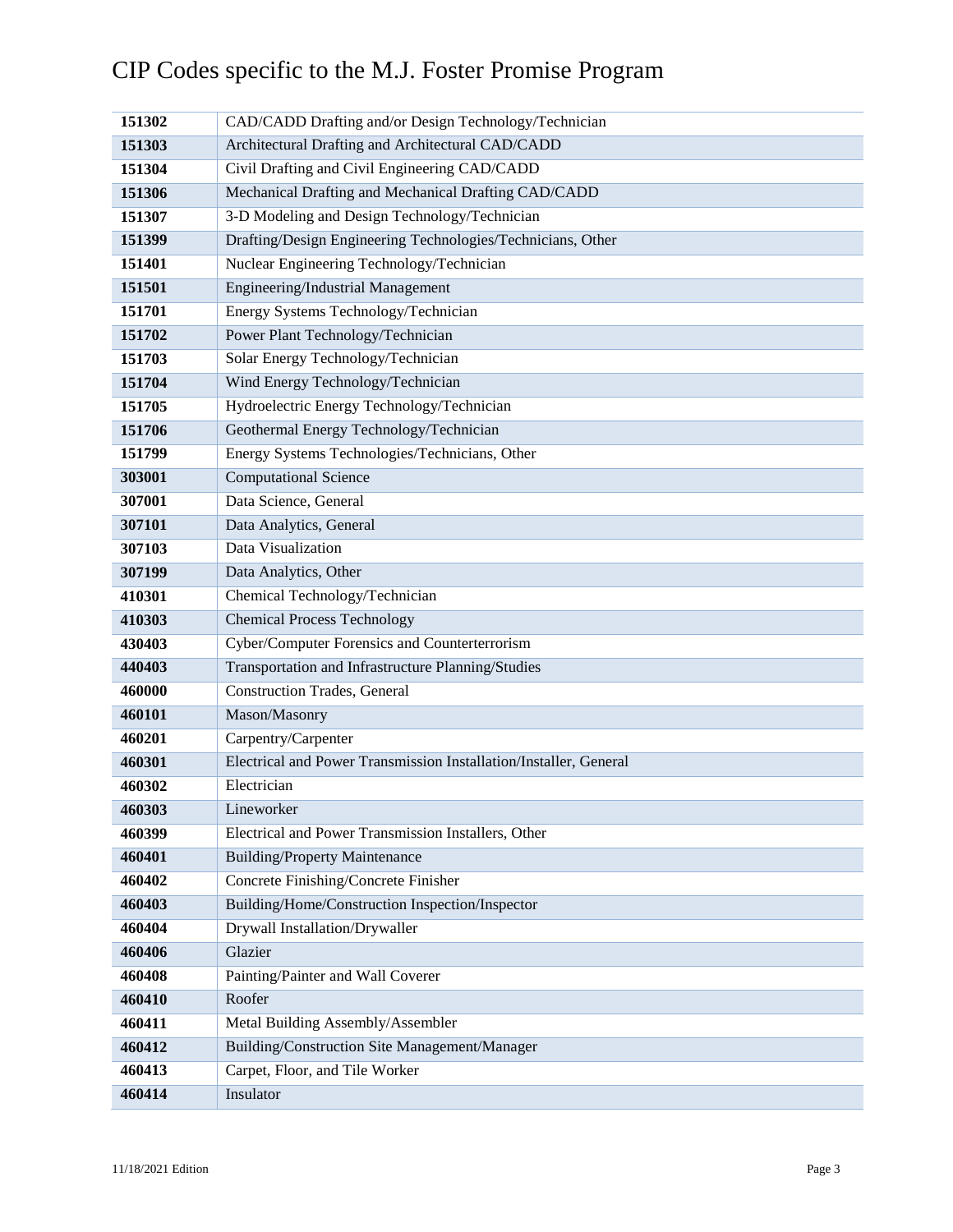| 460415 | Building Construction Technology/Technician                                                |
|--------|--------------------------------------------------------------------------------------------|
| 460502 | Pipefitting/Pipefitter and Sprinkler Fitter                                                |
| 460503 | Plumbing Technology/Plumber                                                                |
| 460504 | Well Drilling/Driller                                                                      |
| 460505 | <b>Blasting/Blaster</b>                                                                    |
| 460599 | Plumbing and Related Water Supply Services, Other                                          |
| 470000 | Mechanics and Repairers, General                                                           |
| 470101 | Electrical/Electronics Equipment Installation and Repair Technology/Technician, General    |
| 470102 | <b>Business Machine Repair</b>                                                             |
| 470103 | Communications Systems Installation and Repair Technology/Technician                       |
| 470104 | Computer Installation and Repair Technology/Technician                                     |
| 470105 | Industrial Electronics Technology/Technician                                               |
| 470106 | Appliance Installation and Repair Technology/Technician                                    |
| 470110 | Security System Installation, Repair, and Inspection Technology/Technician                 |
| 470199 | Electrical/Electronics Maintenance and Repair Technologies/Technicians, Other              |
| 470201 | Heating, Air Conditioning, Ventilation and Refrigeration Maintenance Technology/Technician |
| 470302 | Heavy Equipment Maintenance Technology/Technician                                          |
| 470303 | Industrial Mechanics and Maintenance Technology/Technician                                 |
| 470403 | Locksmithing and Safe Repair                                                               |
| 470409 | Parts and Warehousing Operations and Maintenance Technology/Technician                     |
| 470600 | Vehicle Maintenance and Repair Technology/Technician, General                              |
| 470603 | Autobody/Collision and Repair Technology/Technician                                        |
| 470604 | Automobile/Automotive Mechanics Technology/Technician                                      |
| 470605 | Diesel Mechanics Technology/Technician                                                     |
| 470606 | Small Engine Mechanics and Repair Technology/Technician                                    |
| 470607 | Airframe Mechanics and Aircraft Maintenance Technology/Technician                          |
| 470608 | Aircraft Powerplant Technology/Technician                                                  |
| 470612 | Vehicle Emissions Inspection and Maintenance Technology/Technician                         |
| 470613 | Medium/Heavy Vehicle and Truck Technology/Technician                                       |
| 470614 | Alternative Fuel Vehicle Technology/Technician                                             |
| 470617 | High Performance and Custom Engine Technician/Mechanic                                     |
| 470618 | Recreation Vehicle (RV) Service Technician                                                 |
| 470701 | Energy Systems Installation and Repair Technology/Technician                               |
| 470703 | Solar Energy System Installation and Repair Technology/Technician                          |
| 470704 | Wind Energy System Installation and Repair Technology/Technician                           |
| 470705 | Hydroelectric Energy System Installation and Repair Technology/Technician                  |
| 470706 | Geothermal Energy System Installation and Repair Technology/Technician                     |
| 470799 | Energy Systems Maintenance and Repair Technologies/Technicians, Other                      |
| 480501 | Machine Tool Technology/Machinist                                                          |
| 480503 | Machine Shop Technology/Assistant                                                          |
| 480506 | Sheet Metal Technology/Sheetworking                                                        |
| 480508 | Welding Technology/Welder                                                                  |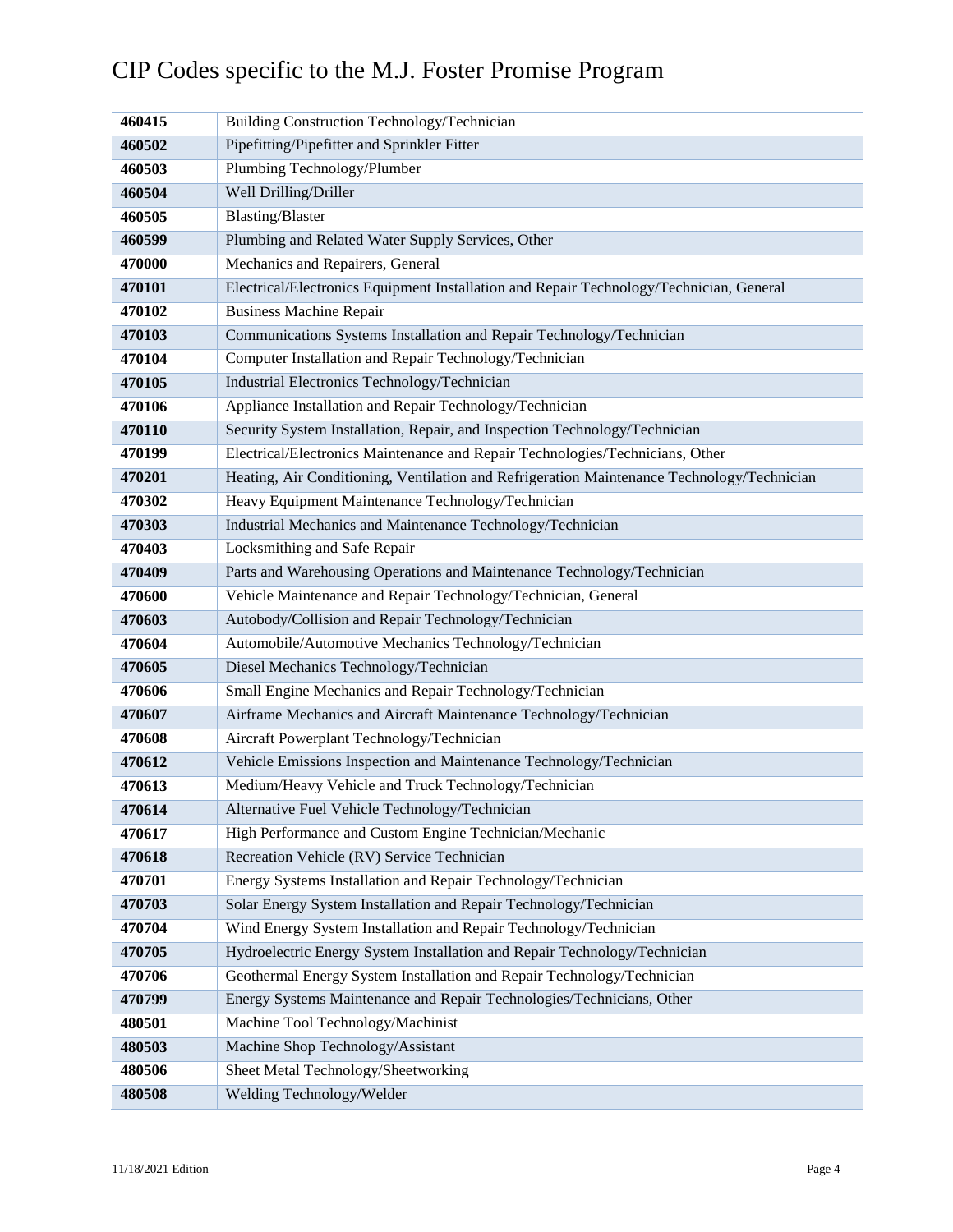#### Computer Numerically Controlled (CNC) Machinist Technology/CNC Machinist Metal Fabricator Boilermaking/Boilermaker Aeronautics/Aviation/Aerospace Science and Technology, General Airline/Commercial/Professional Pilot and Flight Crew Aviation/Airway Management and Operations Construction/Heavy Equipment/Earthmoving Equipment Operation Truck and Bus Driver/Commercial Vehicle Operator and Instructor Mobil Crane Operator/Operation Railroad and Railway Transportation Forklift Operation/Operator Diver, Professional and Instructor Dental Assisting/Assistant Dental Hygiene/Hygienist Dental Laboratory Technology/Technician Health Information/Medical Records Administration/Administrator Health Information/Medical Records Technology/Technician Medical Office Computer Specialist/Assistant Medical/Health Management and Clinical Assistant/Specialist Medical Insurance Coding Specialist/Coder Disease Registry Data Management Healthcare Information Privacy Assurance and Security Medical/Clinical Assistant Clinical/Medical Laboratory Assistant Occupational Therapist Assistant Pharmacy Technician/Assistant Physical Therapy Assistant Anesthesiologist Assistant Emergency Care Attendant (EMT Ambulance) Pathology/Pathologist Assistant Respiratory Therapy Technician/Assistant Chiropractic Technician/Assistant Radiologist Assistant Cardiovascular Technology/Technologist Electrocardiograph Technology/Technician Electroneurodiagnostic/Electroencephalographic Technology/Technologist Emergency Medical Technology/Technician (EMT Paramedic) Nuclear Medical Technology/Technologist Perfusion Technology/Perfusionist Medical Radiologic Technology/Science - Radiation Therapist Respiratory Care Therapy/Therapist Surgical Technology/Technologist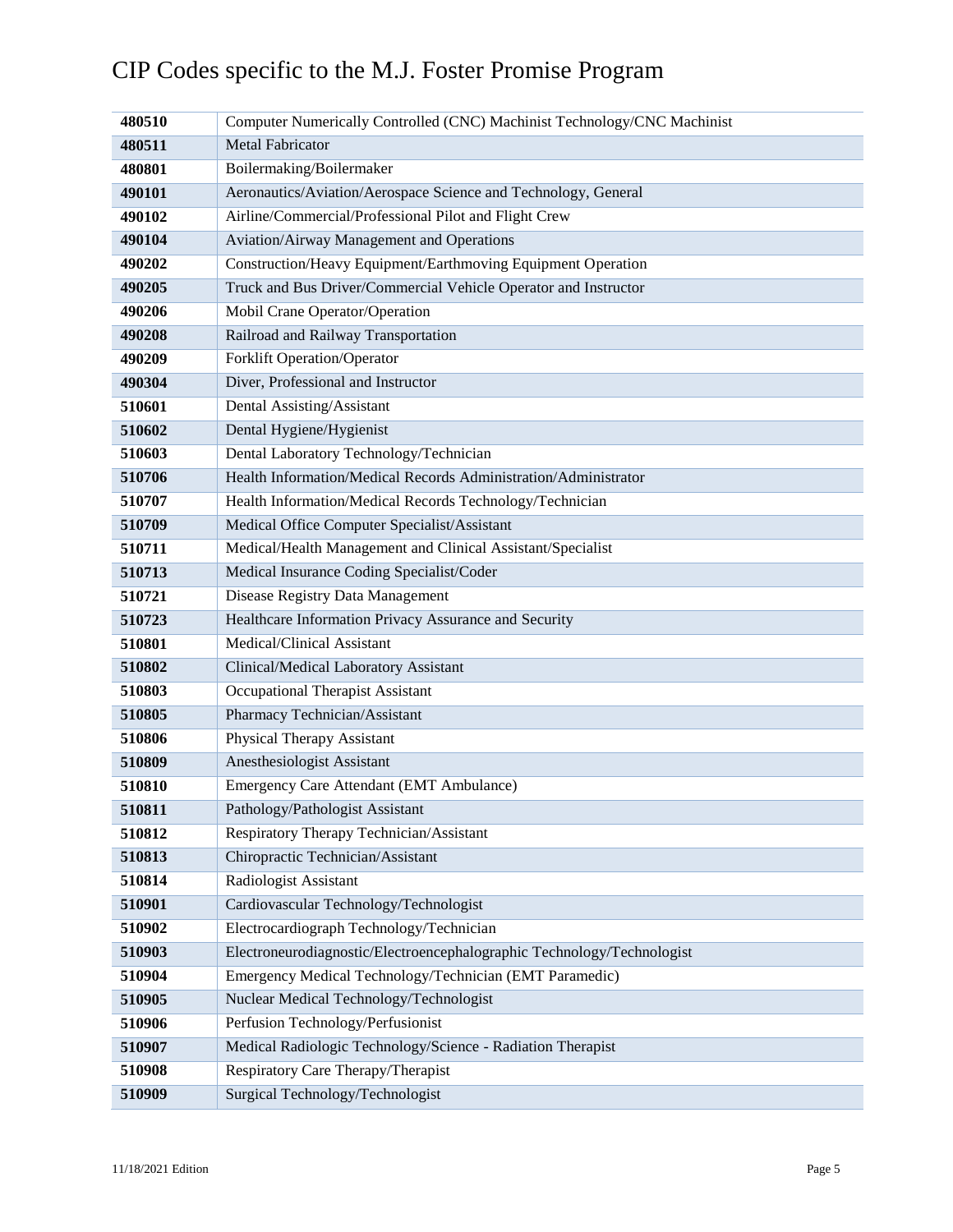| 510910 | Diagnostic Medical Sonography/Sonographer and Ultrasound Technician      |
|--------|--------------------------------------------------------------------------|
| 510911 | Radiologic Technology/Science - Radiographer                             |
| 510914 | Gene/Genetic Therapy                                                     |
| 510915 | Cardiopulmonary Technology/Technologist                                  |
| 510916 | Radiation Protection/Health Physics Technician                           |
| 510917 | Polysomnography                                                          |
| 510919 | Mammography Technology/Technician                                        |
| 510921 | Hyperbaric Medicine Technology/Technician                                |
| 510922 | Intraoperative Neuromonitoring Technology/Technician                     |
| 510923 | Orthopedic Technology/Technician                                         |
| 510999 | Allied Health Diagnostic, Intervention, and Treatment Professions, Other |
| 511001 | <b>Blood Bank Technology Specialist</b>                                  |
| 511002 | Cytotechnology/Cytotechnologist                                          |
| 511003 | Hematology Technology/Technician                                         |
| 511004 | Clinical/Medical Laboratory Technician                                   |
| 511005 | Clinical Laboratory Science/Medical Technology/Technologist              |
| 511007 | Histologic Technology/Histotechnologist                                  |
| 511008 | Histologic Technician                                                    |
| 511009 | Phlebotomy Technician/Phlebotomist                                       |
| 511010 | Cytogenetics/Genetics/Clinical Genetics Technology/Technologist          |
| 511011 | Renal/Dialysis Technologist/Technician                                   |
| 511012 | Sterile Processing Technology/Technician                                 |
| 511099 | Clinical/Medical Laboratory Science and Allied Professions, Other        |
| 511801 | Opticianry/Ophthalmic Dispensing Optician                                |
| 512601 | Health Aide                                                              |
| 512706 | <b>Medical Informatics</b>                                               |
| 513501 | Massage Therapy/Therapeutic Massage                                      |
| 513801 | Registered Nursing/Registered Nurse                                      |
| 513802 | Nursing Administration                                                   |
| 513803 | <b>Adult Health Nurse/Nursing</b>                                        |
| 513805 | Family Practice Nurse/Nursing                                            |
| 513806 | Maternal/Child Health and Neonatal Nurse/Nursing                         |
| 513808 | <b>Nursing Science</b>                                                   |
| 513809 | Pediatric Nurse/Nursing                                                  |
| 513810 | Psychiatric/Mental Health Nurse/Nursing                                  |
| 513811 | Public Health/Community Nurse/Nursing                                    |
| 513812 | Perioperative/Operating Room and Surgical Nurse/Nursing                  |
| 513813 | <b>Clinical Nurse Specialist</b>                                         |
| 513814 | <b>Critical Care Nursing</b>                                             |
| 513815 | Occupational and Environmental Health Nursing                            |
| 513816 | <b>Emergency Room/Trauma Nursing</b>                                     |
| 513818 | <b>Nursing Practice</b>                                                  |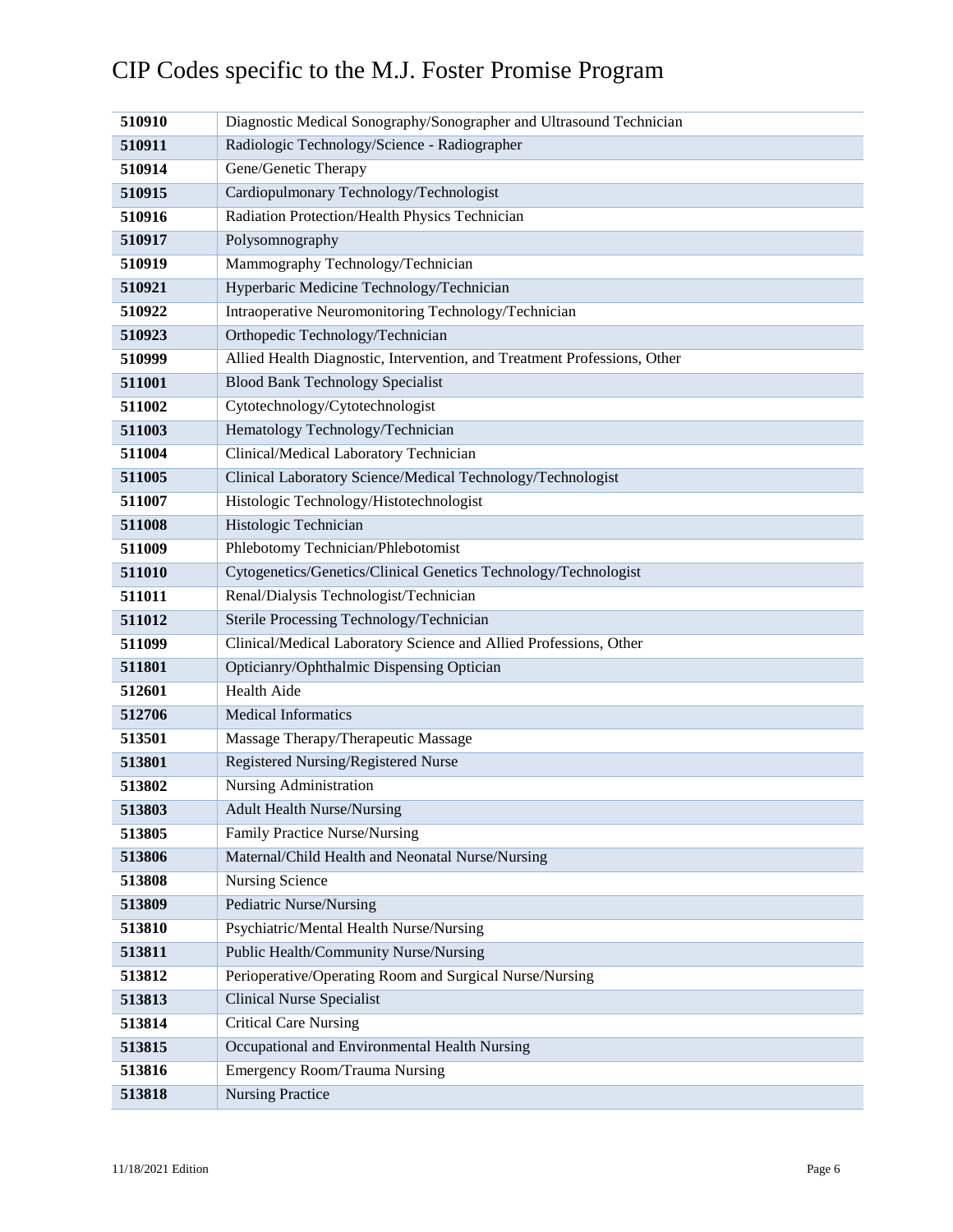| 513819 | Palliative Care Nursing                                                                  |
|--------|------------------------------------------------------------------------------------------|
| 513820 | Clinical Nurse Leader                                                                    |
| 513821 | Geriatric Nurse/Nursing                                                                  |
| 513822 | Women's Health Nurse/Nursing                                                             |
| 513824 | <b>Forensic Nursing</b>                                                                  |
| 513899 | Registered Nursing, Nursing Administration, Nursing Research and Clinical Nursing, Other |
| 513901 | Licensed Practical/Vocational Nurse Training                                             |
| 513902 | Nursing Assistant/Aide and Patient Care Assistant/Aide                                   |
| 513999 | Practical Nursing, Vocational Nursing and Nursing Assistants, Other                      |
| 520203 | Logistics, Materials, and Supply Chain Management                                        |
| 520209 | <b>Transportation/Mobility Management</b>                                                |
| 521201 | Management Information Systems, General                                                  |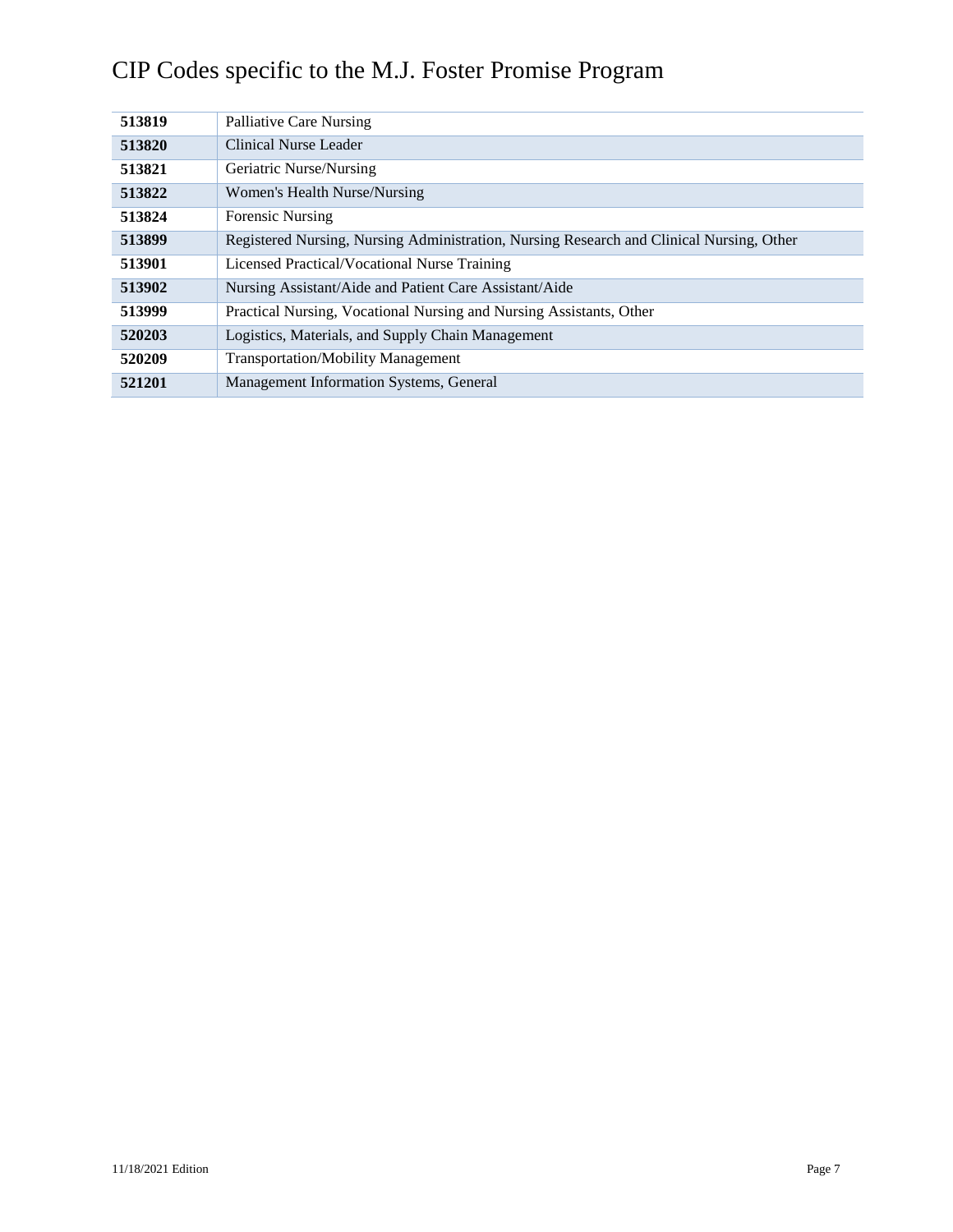Lookup in CIP Title order:

| <b>CIP</b> Title                                                          | <b>CIP Code</b> |
|---------------------------------------------------------------------------|-----------------|
| 3-D Modeling and Design Technology/Technician                             | 151307          |
| <b>Adult Health Nurse/Nursing</b>                                         | 513803          |
| <b>Aeronautics/Aviation/Aerospace Science and Technology, General</b>     | 490101          |
| <b>Agricultural Mechanics and Equipment/Machine Technology/Technician</b> | 010205          |
| <b>Agricultural Mechanization, Other</b>                                  | 010299          |
| <b>Agricultural Power Machinery Operation</b>                             | 010204          |
| <b>Aircraft Powerplant Technology/Technician</b>                          | 470608          |
| Airframe Mechanics and Aircraft Maintenance Technology/Technician         | 470607          |
| Airline/Commercial/Professional Pilot and Flight Crew                     | 490102          |
| Allied Health Diagnostic, Intervention, and Treatment Professions, Other  | 510999          |
| <b>Alternative Fuel Vehicle Technology/Technician</b>                     | 470614          |
| <b>Anesthesiologist Assistant</b>                                         | 510809          |
| <b>Appliance Installation and Repair Technology/Technician</b>            | 470106          |
| <b>Applied Engineering Technologies/Technicians</b>                       | 150001          |
| <b>Architectural and Building Sciences/Technology</b>                     | 040902          |
| <b>Architectural Drafting and Architectural CAD/CADD</b>                  | 151303          |
| <b>Architectural Engineering Technologies/Technicians</b>                 | 150101          |
| <b>Architectural Sciences and Technology, Other</b>                       | 040999          |
| <b>Artificial Intelligence</b>                                            | 110102          |
| Audio Engineering Technology/Technician                                   | 150307          |
| Autobody/Collision and Repair Technology/Technician                       | 470603          |
| <b>Automation Engineer Technology/Technician</b>                          | 150406          |
| <b>Automobile/Automotive Mechanics Technology/Technician</b>              | 470604          |
| <b>Automotive Engineering Technology/Technician</b>                       | 150803          |
| <b>Aviation/Airway Management and Operations</b>                          | 490104          |
| <b>Biomedical Technology/Technician</b>                                   | 150401          |
| <b>Blasting/Blaster</b>                                                   | 460505          |
| <b>Blood Bank Technology Specialist</b>                                   | 511001          |
| <b>Boilermaking/Boilermaker</b>                                           | 480801          |
| <b>Building Construction Technology/Technician</b>                        | 460415          |
| <b>Building/Construction Site Management/Manager</b>                      | 460412          |
| <b>Building/Home/Construction Inspection/Inspector</b>                    | 460403          |
| <b>Building/Property Maintenance</b>                                      | 460401          |
| <b>Business Machine Repair</b>                                            | 470102          |
| <b>CAD/CADD Drafting and/or Design Technology/Technician</b>              | 151302          |
| <b>Cardiopulmonary Technology/Technologist</b>                            | 510915          |
| Cardiovascular Technology/Technologist                                    | 510901          |
| <b>Carpentry/Carpenter</b>                                                | 460201          |
| <b>Carpet, Floor, and Tile Worker</b>                                     | 460413          |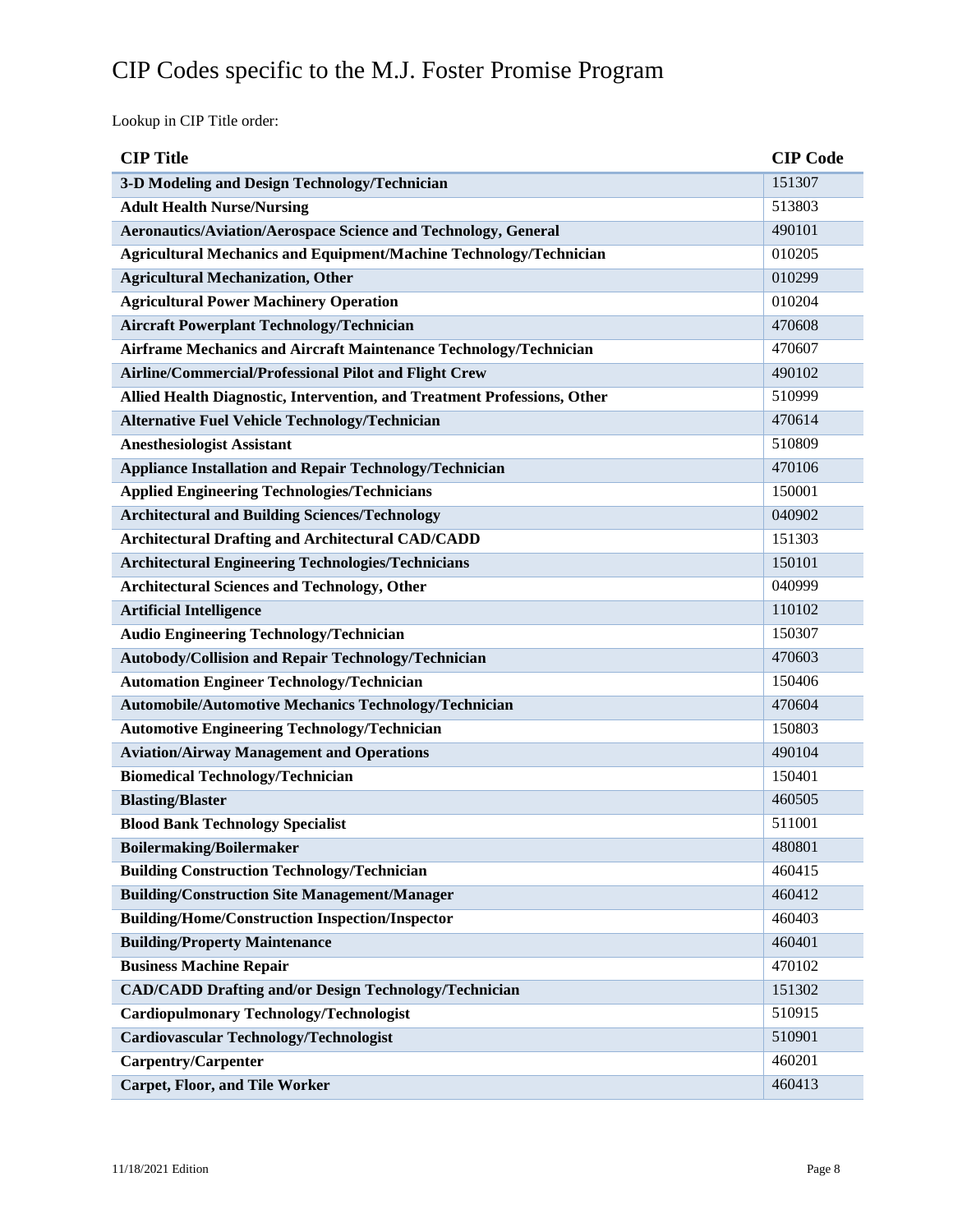| <b>Chemical Engineering Technology/Technician</b>                               | 150615 |
|---------------------------------------------------------------------------------|--------|
| <b>Chemical Process Technology</b>                                              | 410303 |
| <b>Chemical Technology/Technician</b>                                           | 410301 |
| <b>Chiropractic Technician/Assistant</b>                                        | 510813 |
| <b>Civil Drafting and Civil Engineering CAD/CADD</b>                            | 151304 |
| <b>Civil Engineering Technologies/Technicians</b>                               | 150201 |
| <b>Clinical Laboratory Science/Medical Technology/Technologist</b>              | 511005 |
| <b>Clinical Nurse Leader</b>                                                    | 513820 |
| <b>Clinical Nurse Specialist</b>                                                | 513813 |
| <b>Clinical/Medical Laboratory Assistant</b>                                    | 510802 |
| Clinical/Medical Laboratory Science and Allied Professions, Other               | 511099 |
| <b>Clinical/Medical Laboratory Technician</b>                                   | 511004 |
| <b>Cloud Computing</b>                                                          | 110902 |
| <b>Communications Systems Installation and Repair Technology/Technician</b>     | 470103 |
| <b>Composite Materials Technology/Technician</b>                                | 150617 |
| <b>Computational Science</b>                                                    | 303001 |
| <b>Computer and Information Sciences, General</b>                               | 110101 |
| <b>Computer and Information Systems Security/Auditing/Information Assurance</b> | 111003 |
| <b>Computer Engineering Technologies/Technicians, Other</b>                     | 151299 |
| <b>Computer Engineering Technology/Technician</b>                               | 151201 |
| <b>Computer Engineering, General</b>                                            | 140901 |
| <b>Computer Engineering, Other</b>                                              | 140999 |
| <b>Computer Game Programming</b>                                                | 110204 |
| <b>Computer Graphics</b>                                                        | 110803 |
| <b>Computer Hardware Technology/Technician</b>                                  | 151203 |
| <b>Computer Installation and Repair Technology/Technician</b>                   | 470104 |
| <b>Computer Numerically Controlled (CNC) Machinist Technology/CNC Machinist</b> | 480510 |
| <b>Computer Programming, Other</b>                                              | 110299 |
| <b>Computer Programming, Specific Applications</b>                              | 110202 |
| <b>Computer Programming, Specific Platforms</b>                                 | 110205 |
| <b>Computer Programming, Vendor/Product Certification</b>                       | 110203 |
| <b>Computer Programming/Programmer, General</b>                                 | 110201 |
| <b>Computer Science</b>                                                         | 110701 |
| <b>Computer Software Engineering</b>                                            | 140903 |
| <b>Computer Software Technology/Technician</b>                                  | 151204 |
| <b>Computer Support Specialist</b>                                              | 111006 |
| <b>Computer Systems Analysis/Analyst</b>                                        | 110501 |
| <b>Computer Systems Networking and Telecommunications</b>                       | 110901 |
| <b>Computer/Computer Systems Technology/Technician</b>                          | 151202 |
| <b>Concrete Finishing/Concrete Finisher</b>                                     | 460402 |
| <b>Construction Engineering Technology/Technician</b>                           | 151001 |
| <b>Construction Trades, General</b>                                             | 460000 |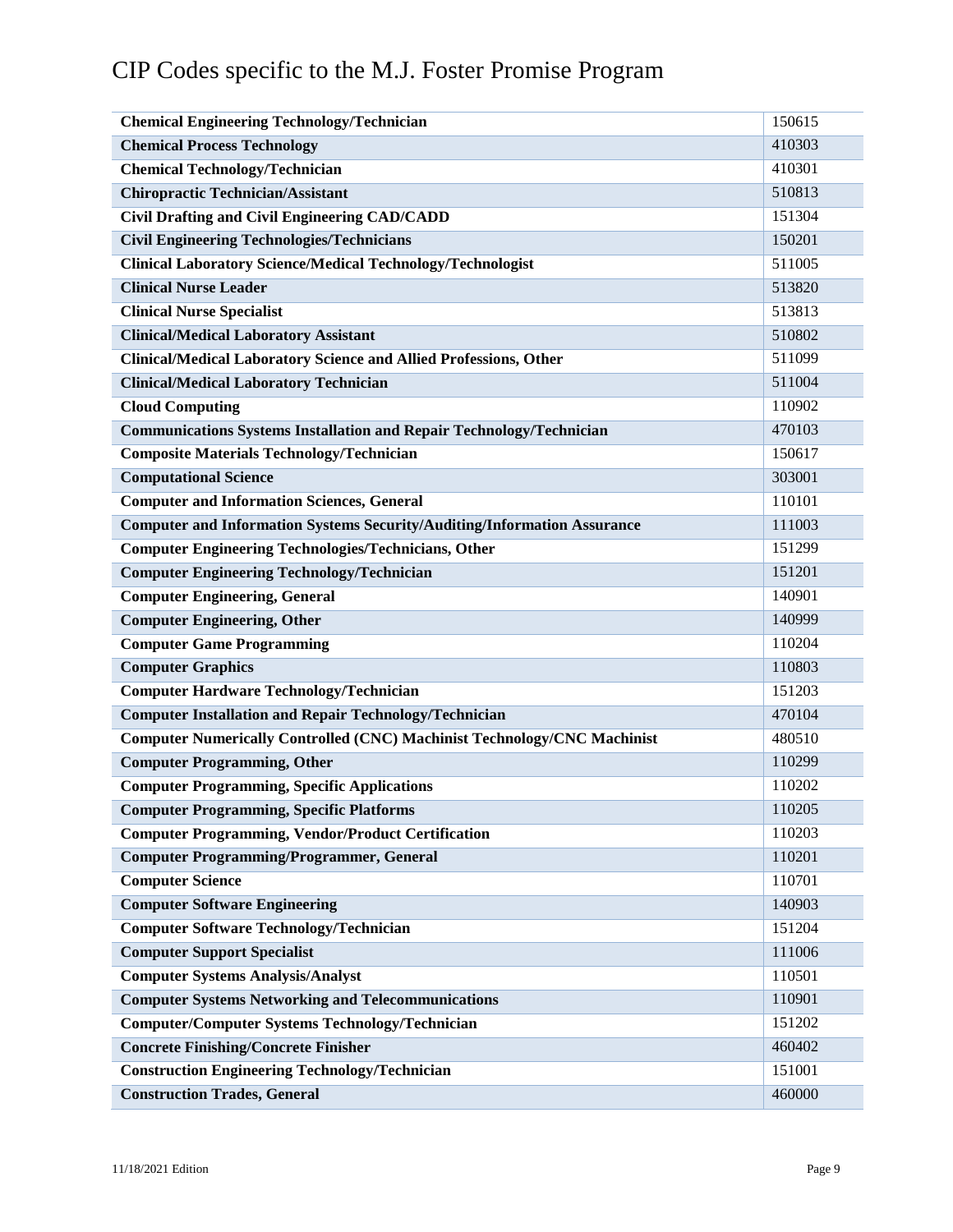| <b>Construction/Heavy Equipment/Earthmoving Equipment Operation</b>                     | 490202 |
|-----------------------------------------------------------------------------------------|--------|
| <b>Critical Care Nursing</b>                                                            | 513814 |
| <b>Cyber/Computer Forensics and Counterterrorism</b>                                    | 430403 |
| <b>Cytogenetics/Genetics/Clinical Genetics Technology/Technologist</b>                  | 511010 |
| Cytotechnology/Cytotechnologist                                                         | 511002 |
| <b>Data Analytics, General</b>                                                          | 307101 |
| Data Analytics, Other                                                                   | 307199 |
| Data Modeling/Warehousing and Database Administration                                   | 110802 |
| Data Science, General                                                                   | 307001 |
| <b>Data Visualization</b>                                                               | 307103 |
| <b>Dental Assisting/Assistant</b>                                                       | 510601 |
| <b>Dental Hygiene/Hygienist</b>                                                         | 510602 |
| <b>Dental Laboratory Technology/Technician</b>                                          | 510603 |
| Diagnostic Medical Sonography/Sonographer and Ultrasound Technician                     | 510910 |
| <b>Diesel Mechanics Technology/Technician</b>                                           | 470605 |
| <b>Disease Registry Data Management</b>                                                 | 510721 |
| Diver, Professional and Instructor                                                      | 490304 |
| Drafting and Design Technology/Technician, General                                      | 151301 |
| Drafting/Design Engineering Technologies/Technicians, Other                             | 151399 |
| <b>Drywall Installation/Drywaller</b>                                                   | 460404 |
| <b>Electrical and Power Transmission Installation/Installer, General</b>                | 460301 |
| <b>Electrical and Power Transmission Installers, Other</b>                              | 460399 |
| Electrical, Electronic, and Communications Engineering Technology/Technician            | 150303 |
| Electrical/Electronic Engineering Technologies/Technicians, Other                       | 150399 |
| Electrical/Electronics Equipment Installation and Repair Technology/Technician, General | 470101 |
| Electrical/Electronics Maintenance and Repair Technologies/Technicians, Other           | 470199 |
| Electrician                                                                             | 460302 |
| Electrocardiograph Technology/Technician                                                | 510902 |
| Electromechanical Technologies/Technicians, Other                                       | 150499 |
| Electromechanical/Electromechanical Engineering Technology/Technician                   | 150403 |
| Electroneurodiagnostic/Electroencephalographic Technology/Technologist                  | 510903 |
| <b>Emergency Care Attendant (EMT Ambulance)</b>                                         | 510810 |
| <b>Emergency Medical Technology/Technician (EMT Paramedic)</b>                          | 510904 |
| <b>Emergency Room/Trauma Nursing</b>                                                    | 513816 |
| <b>Energy Systems Installation and Repair Technology/Technician</b>                     | 470701 |
| <b>Energy Systems Maintenance and Repair Technologies/Technicians, Other</b>            | 470799 |
| <b>Energy Systems Technologies/Technicians, Other</b>                                   | 151799 |
| <b>Energy Systems Technology/Technician</b>                                             | 151701 |
| <b>Engineering Technologies/Technicians, General</b>                                    | 150000 |
| <b>Engineering/Industrial Management</b>                                                | 151501 |
| <b>Environmental Control Technologies/Technicians, Other</b>                            | 150599 |
| <b>Family Practice Nurse/Nursing</b>                                                    | 513805 |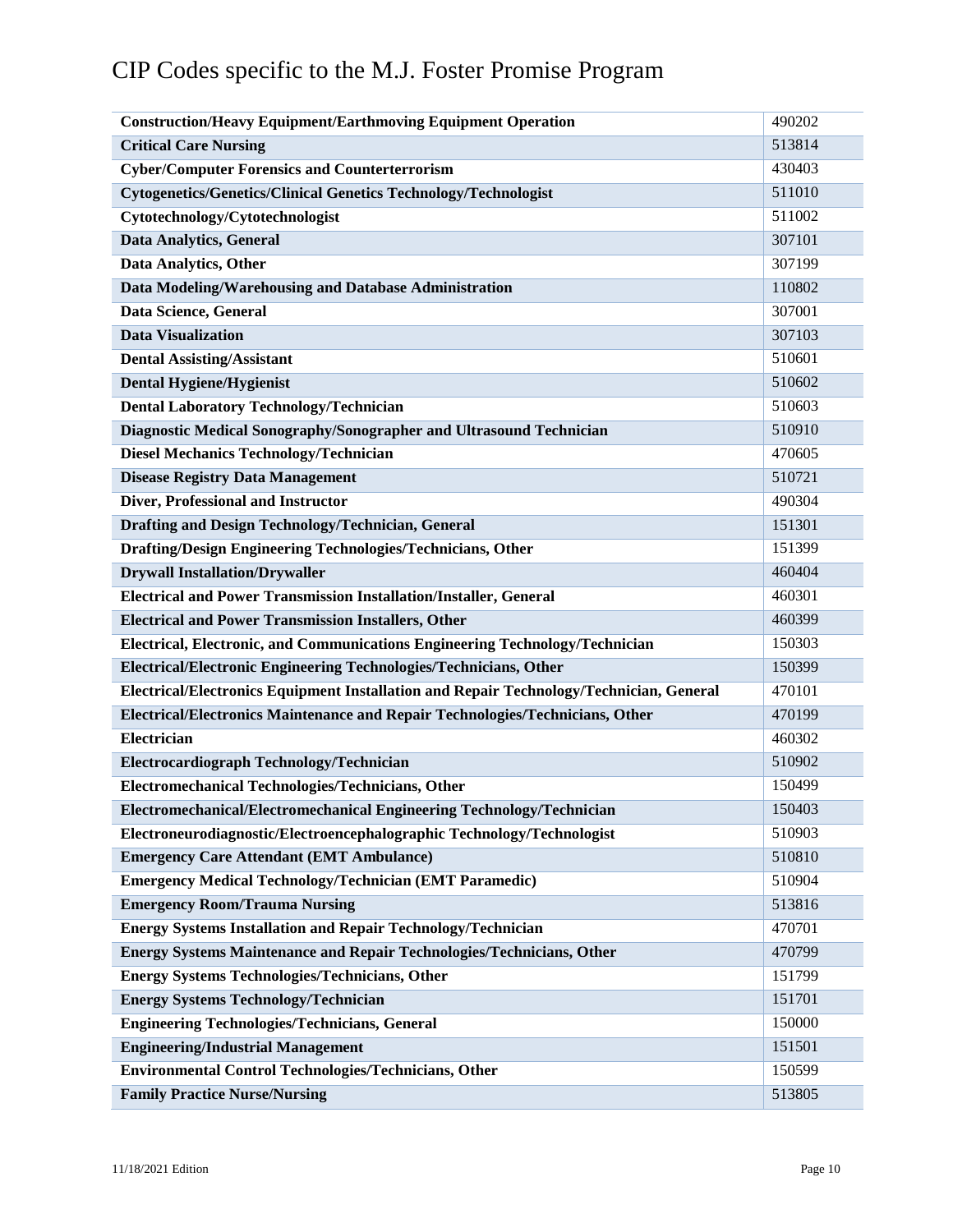| <b>Forensic Nursing</b>                                                                    | 513824 |
|--------------------------------------------------------------------------------------------|--------|
| <b>Forklift Operation/Operator</b>                                                         | 490209 |
| <b>Gene/Genetic Therapy</b>                                                                | 510914 |
| <b>Geothermal Energy System Installation and Repair Technology/Technician</b>              | 470706 |
| <b>Geothermal Energy Technology/Technician</b>                                             | 151706 |
| <b>Geriatric Nurse/Nursing</b>                                                             | 513821 |
| <b>Glazier</b>                                                                             | 460406 |
| Hazardous Materials Management and Waste Technology/Technician                             | 150508 |
| <b>Health Aide</b>                                                                         | 512601 |
| <b>Health Information/Medical Records Administration/Administrator</b>                     | 510706 |
| Health Information/Medical Records Technology/Technician                                   | 510707 |
| <b>Healthcare Information Privacy Assurance and Security</b>                               | 510723 |
| Heating, Air Conditioning, Ventilation and Refrigeration Maintenance Technology/Technician | 470201 |
| Heating, Ventilation, Air Conditioning and Refrigeration Engineering Technology/Technician | 150501 |
| <b>Heavy Equipment Maintenance Technology/Technician</b>                                   | 470302 |
| <b>Hematology Technology/Technician</b>                                                    | 511003 |
| <b>High Performance and Custom Engine Technician/Mechanic</b>                              | 470617 |
| <b>Histologic Technician</b>                                                               | 511008 |
| Histologic Technology/Histotechnologist                                                    | 511007 |
| <b>Hydraulics and Fluid Power Technology/Technician</b>                                    | 151103 |
| Hydroelectric Energy System Installation and Repair Technology/Technician                  | 470705 |
| Hydroelectric Energy Technology/Technician                                                 | 151705 |
| Hyperbaric Medicine Technology/Technician                                                  | 510921 |
| <b>Industrial Electronics Technology/Technician</b>                                        | 470105 |
| <b>Industrial Mechanics and Maintenance Technology/Technician</b>                          | 470303 |
| <b>Industrial Production Technologies/Technicians, Other</b>                               | 150699 |
| <b>Industrial Safety Technology/Technician</b>                                             | 150703 |
| <b>Industrial Technology/Technician</b>                                                    | 150612 |
| <b>Informatics</b>                                                                         | 110104 |
| <b>Information Science/Studies</b>                                                         | 110401 |
| <b>Information Technology</b>                                                              | 110103 |
| <b>Information Technology Project Management</b>                                           | 111005 |
| <b>Instrumentation Technology/Technician</b>                                               | 150404 |
| <b>Insulator</b>                                                                           | 460414 |
| <b>Integrated Circuit Design Technology/Technician</b>                                     | 150306 |
| <b>Intraoperative Neuromonitoring Technology/Technician</b>                                | 510922 |
| <b>Irrigation Management Technology/Technician</b>                                         | 010207 |
| <b>Laser and Optical Technology/Technician</b>                                             | 150304 |
| <b>Licensed Practical/Vocational Nurse Training</b>                                        | 513901 |
| <b>Lineworker</b>                                                                          | 460303 |
| <b>Locksmithing and Safe Repair</b>                                                        | 470403 |
| <b>Logistics, Materials, and Supply Chain Management</b>                                   | 520203 |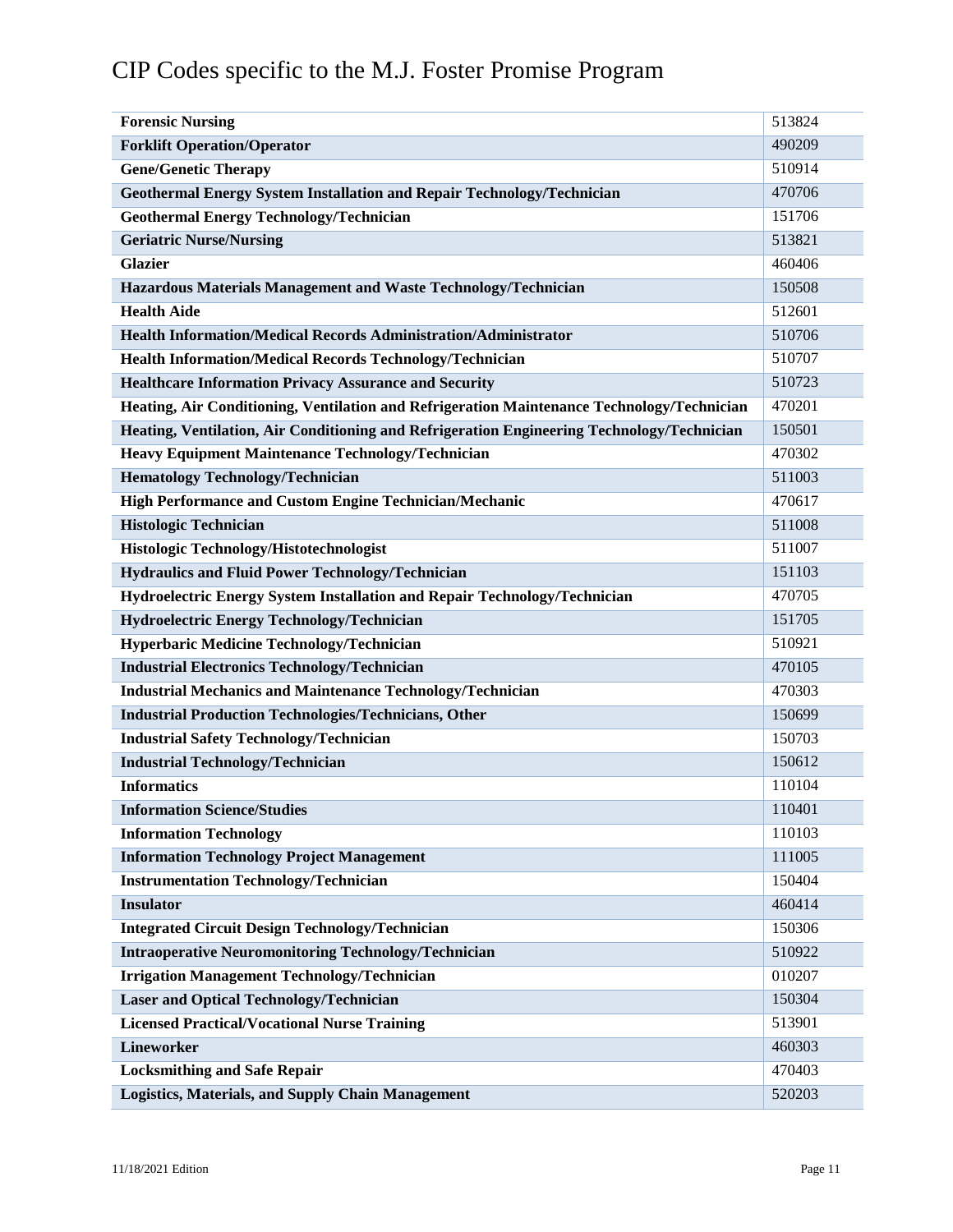| <b>Machine Shop Technology/Assistant</b>                                 | 480503 |  |
|--------------------------------------------------------------------------|--------|--|
| <b>Machine Tool Technology/Machinist</b>                                 |        |  |
| <b>Mammography Technology/Technician</b>                                 |        |  |
| <b>Management Information Systems, General</b>                           | 521201 |  |
| <b>Manufacturing Engineering Technology/Technician</b>                   |        |  |
| <b>Marine Engineering Technology/Technician</b>                          | 150806 |  |
| <b>Mason/Masonry</b>                                                     | 460101 |  |
| <b>Massage Therapy/Therapeutic Massage</b>                               | 513501 |  |
| <b>Maternal/Child Health and Neonatal Nurse/Nursing</b>                  | 513806 |  |
| <b>Mechanical Drafting and Mechanical Drafting CAD/CADD</b>              | 151306 |  |
| Mechanical Engineering Related Technologies/Technicians, Other           | 150899 |  |
| Mechanical/Mechanical Engineering Technology/Technician                  | 150805 |  |
| <b>Mechanics and Repairers, General</b>                                  | 470000 |  |
| Mechatronics, Robotics, and Automation Engineering Technology/Technician | 150407 |  |
| <b>Medical Informatics</b>                                               | 512706 |  |
| <b>Medical Insurance Coding Specialist/Coder</b>                         | 510713 |  |
| <b>Medical Office Computer Specialist/Assistant</b>                      | 510709 |  |
| Medical Radiologic Technology/Science - Radiation Therapist              | 510907 |  |
| <b>Medical/Clinical Assistant</b>                                        | 510801 |  |
| <b>Medical/Health Management and Clinical Assistant/Specialist</b>       | 510711 |  |
| Medium/Heavy Vehicle and Truck Technology/Technician                     | 470613 |  |
| <b>Metal Building Assembly/Assembler</b>                                 | 460411 |  |
| <b>Metal Fabricator</b>                                                  | 480511 |  |
| Metallurgical Technology/Technician                                      | 150611 |  |
| <b>Mining Technology/Technician</b>                                      | 150901 |  |
| <b>Mobil Crane Operator/Operation</b>                                    | 490206 |  |
| <b>Modeling, Virtual Environments and Simulation</b>                     | 110804 |  |
| <b>Motorsports Engineering Technology/Technician</b>                     | 150807 |  |
| Network and System Administration/Administrator                          | 111001 |  |
| <b>Nuclear Engineering Technology/Technician</b>                         | 151401 |  |
| <b>Nuclear Medical Technology/Technologist</b>                           | 510905 |  |
| <b>Nursing Administration</b>                                            |        |  |
| Nursing Assistant/Aide and Patient Care Assistant/Aide                   |        |  |
| <b>Nursing Practice</b>                                                  | 513818 |  |
| <b>Nursing Science</b>                                                   | 513808 |  |
| <b>Occupational and Environmental Health Nursing</b>                     | 513815 |  |
| <b>Occupational Therapist Assistant</b>                                  | 510803 |  |
| <b>Opticianry/Ophthalmic Dispensing Optician</b>                         | 511801 |  |
| <b>Orthopedic Technology/Technician</b>                                  | 510923 |  |
| <b>Painting/Painter and Wall Coverer</b>                                 | 460408 |  |
| <b>Palliative Care Nursing</b>                                           | 513819 |  |
| Parts and Warehousing Operations and Maintenance Technology/Technician   | 470409 |  |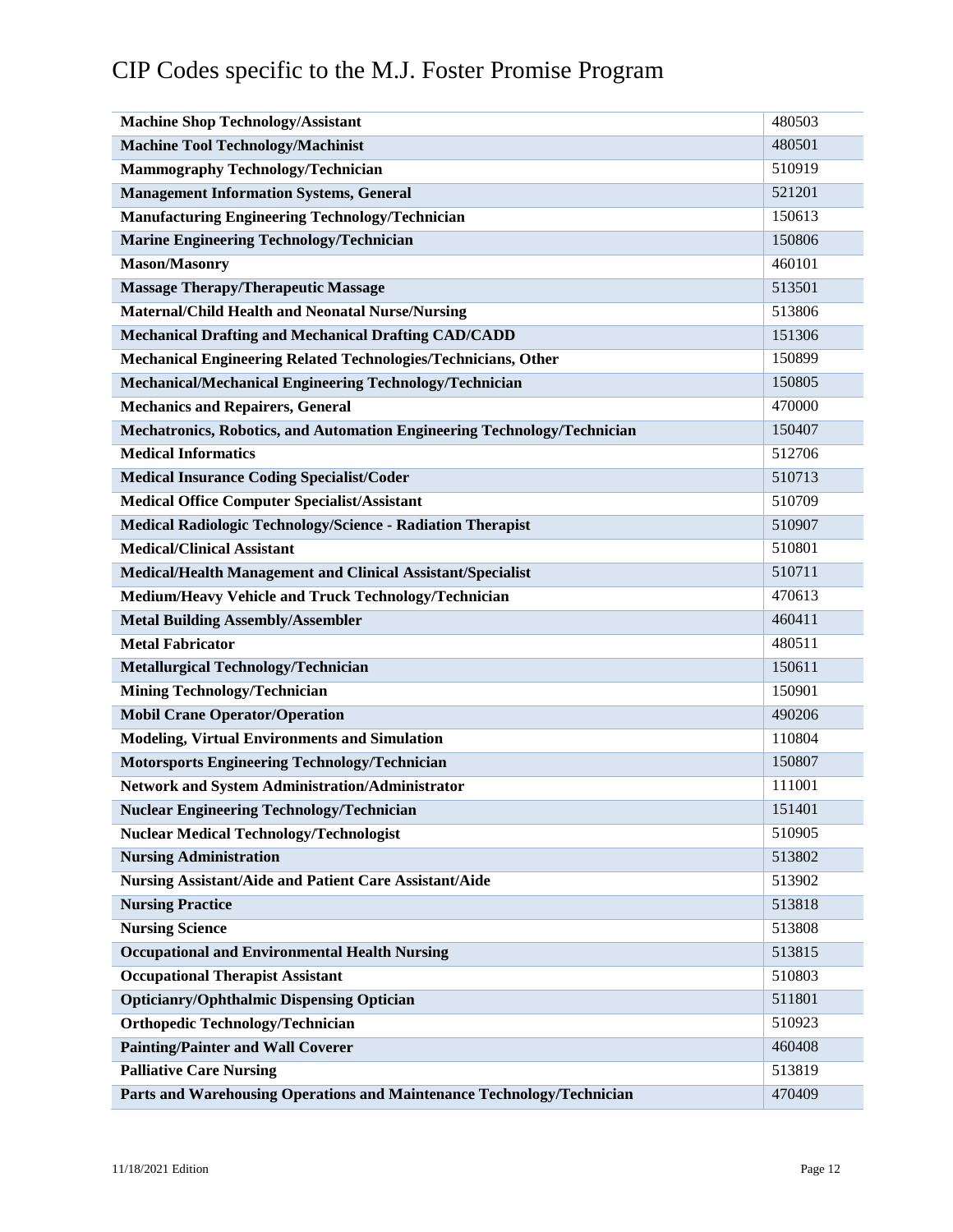| <b>Pathology/Pathologist Assistant</b>                                                   | 510811 |
|------------------------------------------------------------------------------------------|--------|
| <b>Pediatric Nurse/Nursing</b>                                                           | 513809 |
| <b>Perfusion Technology/Perfusionist</b>                                                 | 510906 |
| <b>Perioperative/Operating Room and Surgical Nurse/Nursing</b>                           | 513812 |
| <b>Pharmacy Technician/Assistant</b>                                                     | 510805 |
| <b>Phlebotomy Technician/Phlebotomist</b>                                                | 511009 |
| <b>Physical Therapy Assistant</b>                                                        | 510806 |
| <b>Pipefitting/Pipefitter and Sprinkler Fitter</b>                                       | 460502 |
| <b>Plastics and Polymer Engineering Technology/Technician</b>                            | 150607 |
| Plumbing and Related Water Supply Services, Other                                        | 460599 |
| <b>Plumbing Technology/Plumber</b>                                                       | 460503 |
| Polysomnography                                                                          | 510917 |
| <b>Power Plant Technology/Technician</b>                                                 | 151702 |
| <b>Practical Nursing, Vocational Nursing and Nursing Assistants, Other</b>               | 513999 |
| <b>Process Safety Technology/Technician</b>                                              | 150705 |
| <b>Psychiatric/Mental Health Nurse/Nursing</b>                                           | 513810 |
| <b>Public Health/Community Nurse/Nursing</b>                                             | 513811 |
| <b>Quality Control Technology/Technician</b>                                             | 150702 |
| <b>Radiation Protection/Health Physics Technician</b>                                    | 510916 |
| Radiologic Technology/Science - Radiographer                                             | 510911 |
| <b>Radiologist Assistant</b>                                                             | 510814 |
| <b>Railroad and Railway Transportation</b>                                               | 490208 |
| <b>Recreation Vehicle (RV) Service Technician</b>                                        | 470618 |
| Registered Nursing, Nursing Administration, Nursing Research and Clinical Nursing, Other | 513899 |
| <b>Registered Nursing/Registered Nurse</b>                                               | 513801 |
| Renal/Dialysis Technologist/Technician                                                   | 511011 |
| <b>Respiratory Care Therapy/Therapist</b>                                                | 510908 |
| <b>Respiratory Therapy Technician/Assistant</b>                                          | 510812 |
| <b>Robotics Technology/Technician</b>                                                    | 150405 |
| Roofer                                                                                   | 460410 |
| Security System Installation, Repair, and Inspection Technology/Technician               | 470110 |
| <b>Semiconductor Manufacturing Technology/Technician</b>                                 | 150616 |
| <b>Sheet Metal Technology/Sheetworking</b>                                               | 480506 |
| <b>Small Engine Mechanics and Repair Technology/Technician</b>                           | 470606 |
| <b>Solar Energy System Installation and Repair Technology/Technician</b>                 | 470703 |
| <b>Solar Energy Technology/Technician</b>                                                | 151703 |
| <b>Sterile Processing Technology/Technician</b>                                          | 511012 |
| <b>Surgical Technology/Technologist</b>                                                  | 510909 |
| <b>Surveying Technology/Surveying</b>                                                    | 151102 |
| System, Networking, and LAN/WAN Management/Manager                                       | 111002 |
| <b>Telecommunications Technology/Technician</b>                                          | 150305 |
| <b>Transportation and Infrastructure Planning/Studies</b>                                | 440403 |